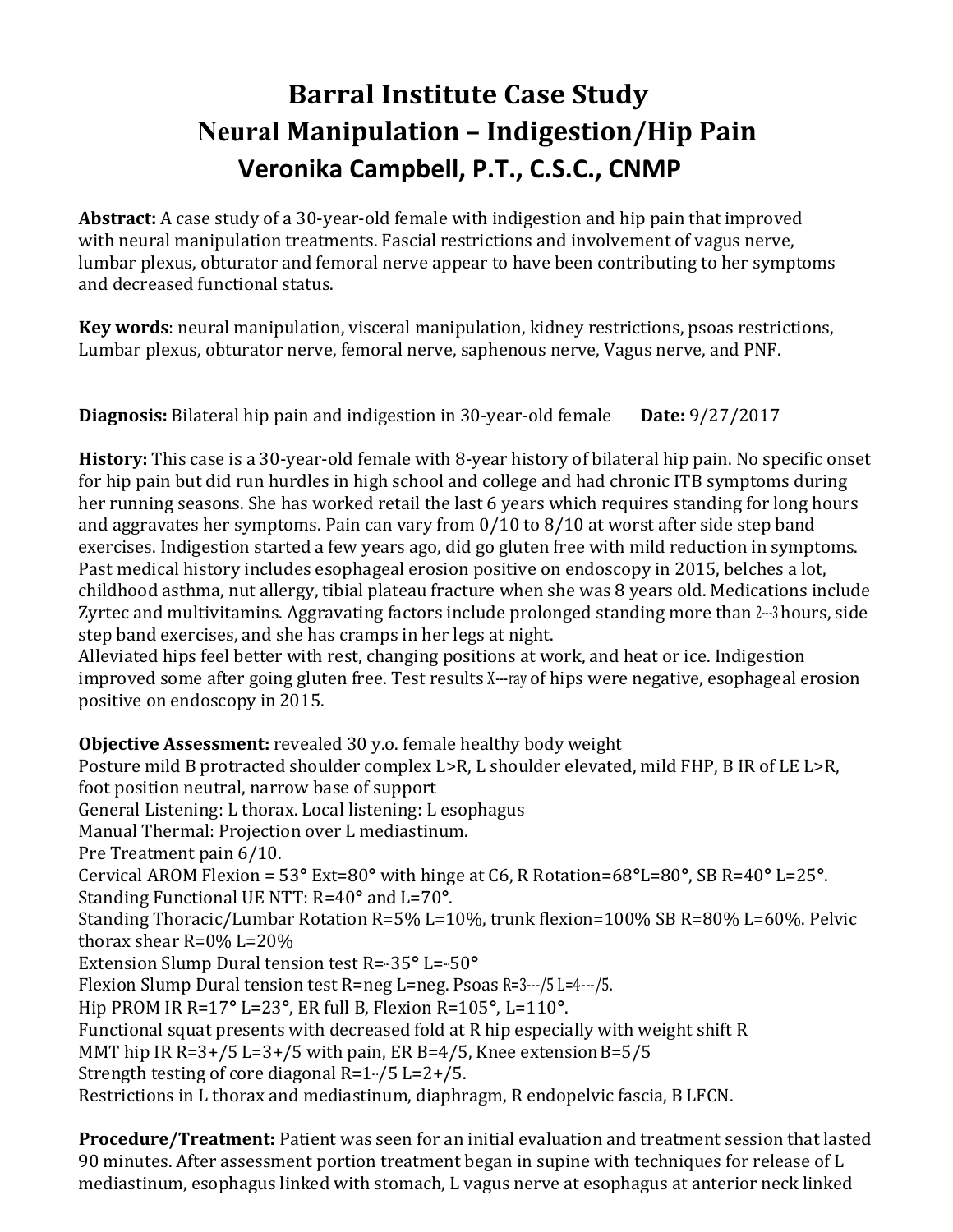with gastric plexus. L diaphragm release linked with esophagus at hiatal region, and motility of esophagus and stomach. Then re---listened and GL went to R pelvis. Local listening R ovarian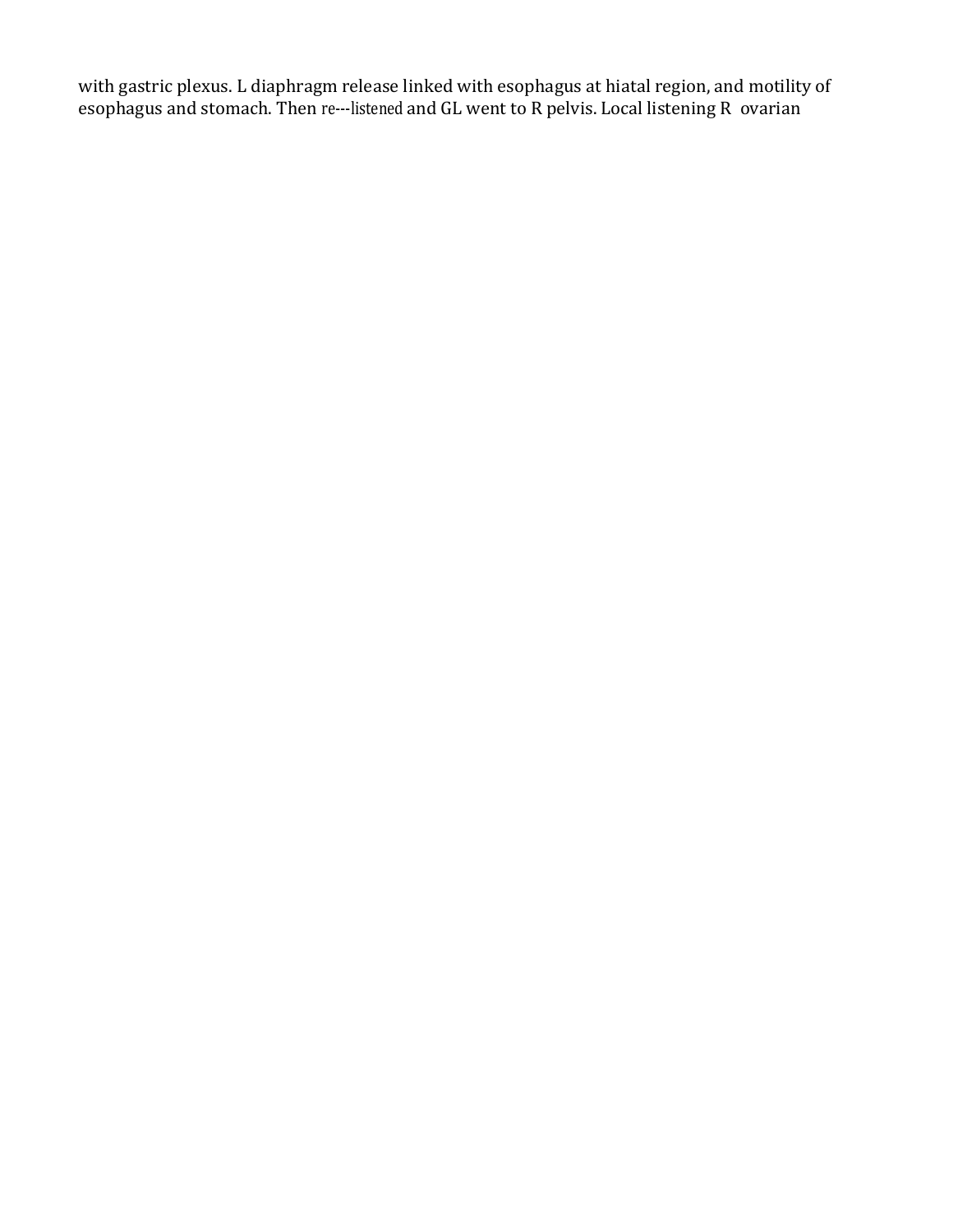ligament. Treatment included release of R ovarian ligament, R broad ligament, R utero---sacral ligament, LFCN just below inguinal ligament and linked with nerve buds at fascial rings in ITB. Given HEP of PNF prolonged holds (30---40seconds) for mass flexion for core stability, windshield wiper for hip IE/ER with use of breath for mobility.

**Post Treatment:** Cervical AROM Flexion = 80**°** Ext=90**°**, R Rotation=74**°**L=80**°**, SB R=45**°** L=35**°**. Standing Functional UE NTT: R=180**°** and L=180**°**.

Standing Thoracic/Lumbar Rotation R=90% L=90%. Pelvic/thorax shear test R=40% L=20%. Extension Slump Dural tension test R=---30**°** L=---15**°**

Hip PROM IR R=33**°** L=35**°**. Psoas R=3---/5 L=4---/5.

Functional squat presents with improved squat mechanics and fold at R hip crease Strength testing of core diagonal R=4/5 L=2+/5

**Second visit:** Patient reported hips feeling better and no cramps at night since first visit. Indigestion feels 50% better with less belching.

Pre Treatment assessment: General Listening: R abdomen posterior

Local listening: R Lumbar plexus with extended listening to R kidney

Manual Thermal: Projection over R kidney

Cervical AROM Ext=90**°** Flexion=76**°**. Hip IR R=13**°** L=19**°** 

Standing Functional UE NTT: R=175**°** and L=170**°** 

Standing Thoracic/Lumbar Rotation R=35% L=70%

Extension Slump Dural tension test R=---45**°** L=---35**°** 

Strength testing of core diagonal R=1+/5 L=3+/5

Treatment: Release of fascial relationship of posterior kidney with psoas with use of breath, hip flexion, and heel slide as long lever to help with release. Then positioned B kidney's posterior lateral glide to enhance renal artery pulse to increase blood flow to kidney's for 45 seconds and same positional vascular treatment in SL with rotation to enhance release. B kidney motility after. Then release in supine to R then L lumbar plexus with hip extension and IR as it released with elongation in expansion phase. Then linked R obturator nerve at obturator foramen with L2/3, Fascial release to R femoral nerve and then linked saphenous nerve at superior medial knee with both femoral and obturator with elongation during expansion phase. Reviewed HEP and recommend continue.

**Post Treatment:** Feels overall 70% better. Cervical AROM Ext=NT Flexion=80°. Hip IR R=38**°**  L=40**°**. Standing Functional UE NTT: R=180**°** and L=180**°**. Standing Thoracic/Lumbar Rotation R=95% L=100%.

Extension Slump Dural tension test R=---20**°** L=---15**°** 

Strength testing of core diagonal R=4+/5 L=4/5.

**Discussion:** Findings indicate tension between kidneys and psoas fascia compressing lumbar plexus and possibly contributing to B hip pain due to referral patterns of lumbar plexus. Improper relationship of tension between kidneys and psoas may also be contributing to decreased core and hip stability. Fascial tension of left Vagus nerve along esophagus and stomach may be contributing to GI symptoms as symptoms decreased after visceral and neural techniques for these structures.

**Conclusion and Recommendations:** Further assessment of neural tension at vagus nerve causing indigestion and lumbar plexus causing hip pain needs to be further studied. The idea of treating just at the area of pain may cause true areas of restrictions and tension to be missed. These areas would not be found without the guide of general and local listening.

**Treating Therapist:** Veronika Campbell, PT, MPT, CSCS, NSC